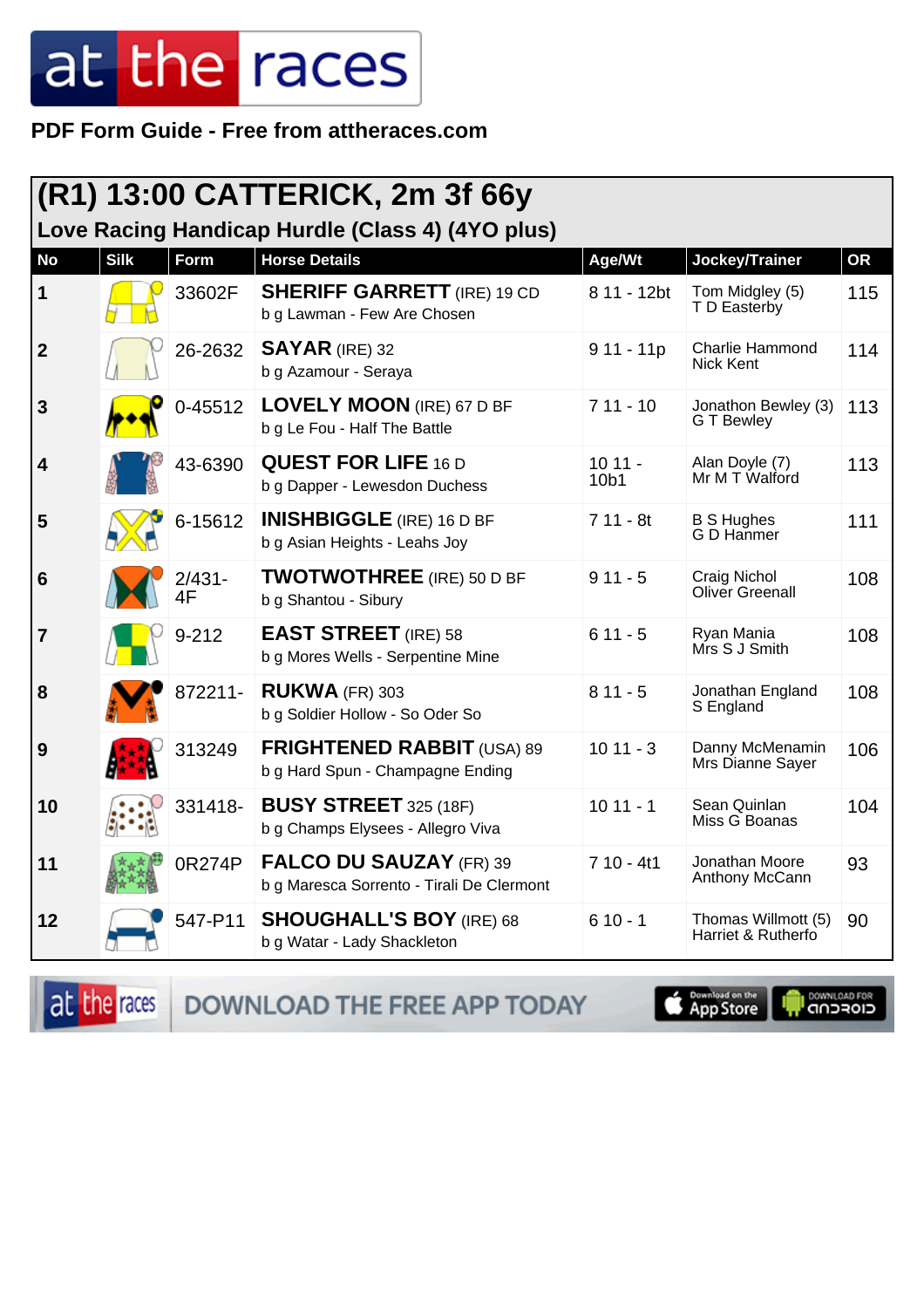## at the races

**PDF Form Guide - Free from attheraces.com**

## **(R2) 13:30 CATTERICK, 2m 3f 51y**

**Jumping For Joy On Racing TV Novices' Handicap Chase (GBB Race) (Class 4) (5YO plus)**

| <b>No</b>               | <b>Silk</b> | Form    | <b>Horse Details</b>                                                         | Age/Wt      | Jockey/Trainer                              | <b>OR</b> |
|-------------------------|-------------|---------|------------------------------------------------------------------------------|-------------|---------------------------------------------|-----------|
| $\mathbf 1$             |             | 422-5F3 | <b>CAN YOU CALL 39</b><br>b g Passing Glance - Call Me A Legend              | 7 11 - 12t  | Adam Wedge<br>Evan Williams                 | 118       |
| $\overline{2}$          |             | F1311P  | <b>CILLUIRID</b> (IRE) 73 CD<br>b g Arcadio - Garw Valley                    | $811 - 9t$  | <b>B S Hughes</b><br>T D Easterby           | 115       |
| $\overline{3}$          |             | 45532-P | <b>PEPITE DE BELLE 96 D</b><br>br m Great Pretender - Pepite De Soleil       | $711 - 8t$  | Mr Toby Wynne (7)<br>Oliver Greenall        | 114       |
| $\overline{\mathbf{4}}$ |             | 52-3344 | <b>DIS DONC</b> (FR) 27<br>b g Kingsalsa - Skarina                           | $911 - 6p$  | A P Cawley<br>Micky Hammond                 | 112       |
| 5                       |             | 255315  | <b>DA VINCI HAND (IRE) 27 C D</b><br>b g Champs Elysees - Thousandkissesdeep | $711 - 0t$  | Craig Nichol<br>Miss J E Foster             | 106       |
| 6                       |             | 4241-25 | <b>SHAWS BRIDGE (IRE) 103</b><br>b g Kalanisi - Zaffarella                   | $910 - 12$  | Emma Smith-<br>Chaston (7)<br>Micky Hammond | 104       |
| $\overline{7}$          |             | 431221  | <b>JUST CALL ME AL (IRE) 15 CD</b><br>br g Presenting - Tonaphuca Girl       | $910 - 12t$ | Sean Quinlan<br>Miss G Boanas               | 104       |

at the races

DOWNLOAD THE FREE APP TODAY

**Example of the App Store** 

**I DOWNLOAD FOR**